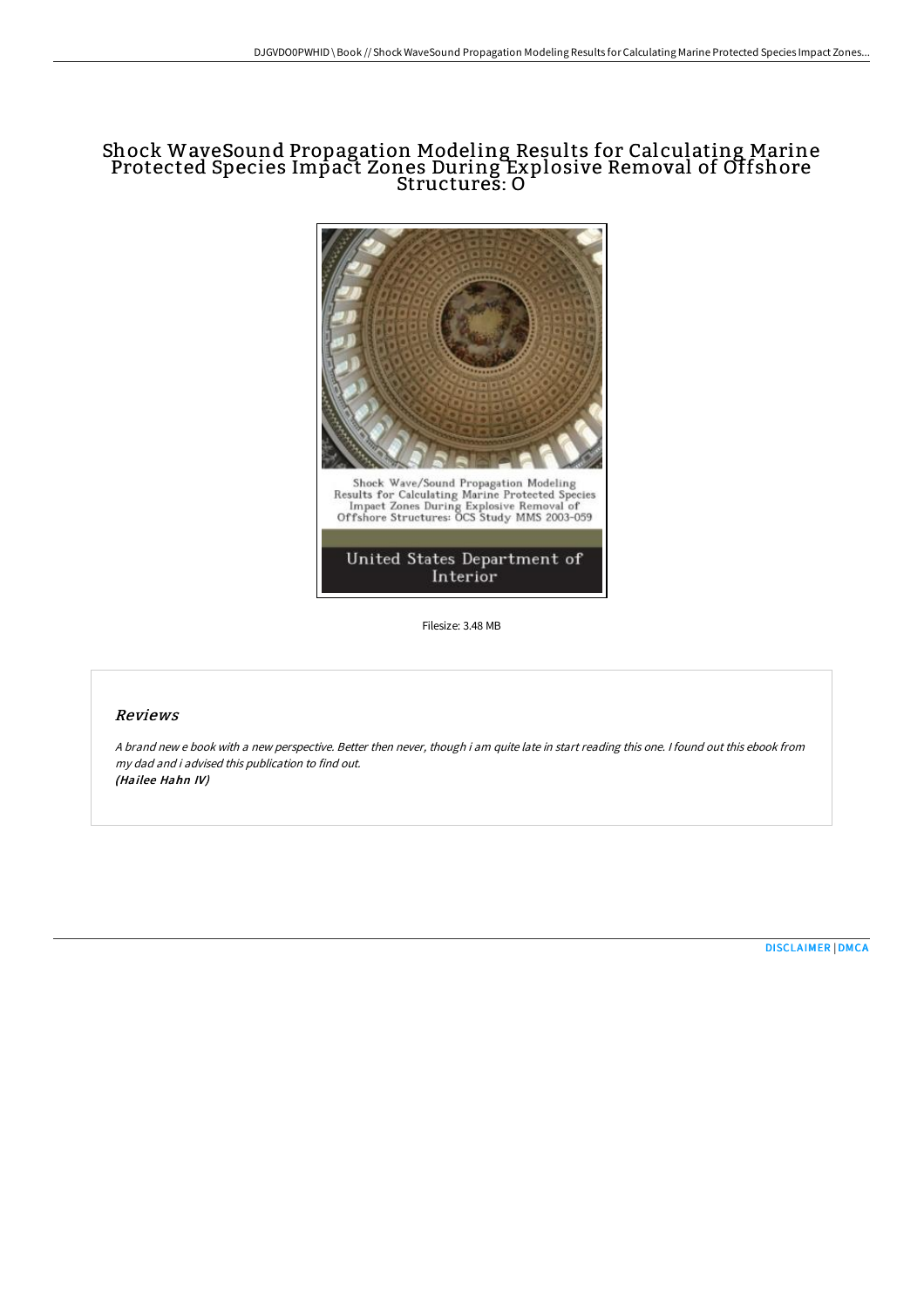## SHOCK WAVESOUND PROPAGATION MODELING RESULTS FOR CALCULATING MARINE PROTECTED SPECIES IMPACT ZONES DURING EXPLOSIVE REMOVAL OF OFFSHORE STRUCTURES: O



Bibliogov. Paperback. Book Condition: New. This item is printed on demand. Paperback. 44 pages. Dimensions: 9.7in. x 7.4in. x 0.1in.The Bureau of Ocean Energy Management (BOEM) is a agency within the U. S. Department of Interior. BOEM has four sections that cover the United States waters: Alaska OCS Region, Pacific OCS Region, Gulf of Mexico OCS Region and the Atlantic OCS Region. The Gulf of Mexico OCS Region is responsible for almost 160 million acres of lands off the coast of Texas, Louisiana, Mississippi, Alabama, and Florida. Currently, more than 31 million acres are leased for gas and oil development, and six million are actually producing oil and natural gas. The Gulf of Mexico Region is in charge of addressing the Environment, Leasing and Plans, and Resource Evaluation. The publish a variety of documents with topics such as: Marine Biology, Natural Gas, Oil Spills, Transportation, Chemical Products, etc. This is one of those publications. This item ships from La Vergne,TN. Paperback.

 $\qquad \qquad \blacksquare$ Read Shock WaveSound [Propagation](http://techno-pub.tech/shock-wavesound-propagation-modeling-results-for.html) Modeling Results for Calculating Marine Protected Species Impact Zones During Explosive Removal of Offshore Structures: O Online

Download PDF Shock WaveSound [Propagation](http://techno-pub.tech/shock-wavesound-propagation-modeling-results-for.html) Modeling Results for Calculating Marine Protected Species Impact Zones During Explosive Removal of Offshore Structures: O